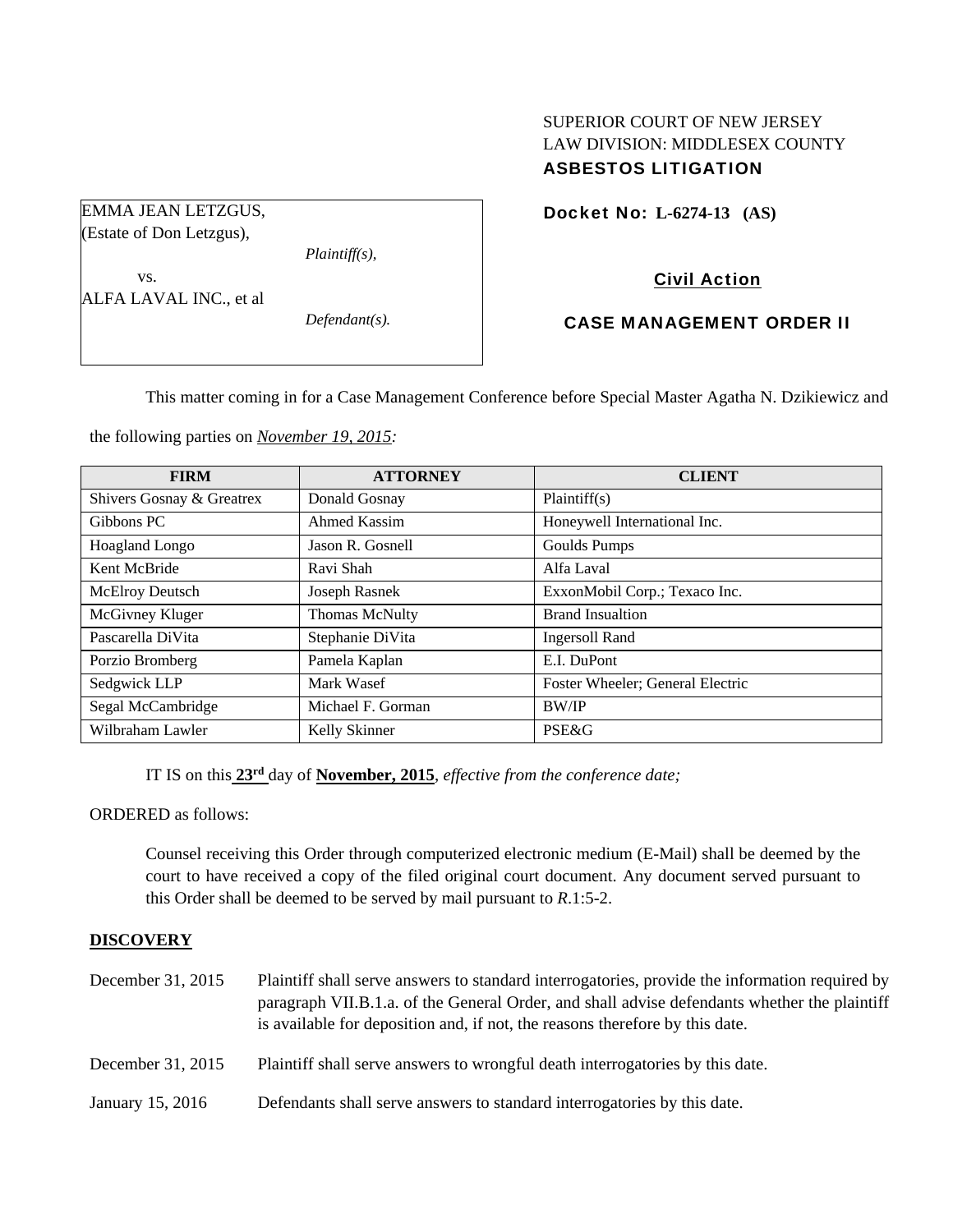| January 22, 2016  | Plaintiff shall propound supplemental interrogatories and document requests by this date.                                                                                                                   |
|-------------------|-------------------------------------------------------------------------------------------------------------------------------------------------------------------------------------------------------------|
| February 19, 2016 | Defendants shall serve answers to supplemental interrogatories and document requests by<br>this date.                                                                                                       |
| January 22, 2016  | Defendants shall propound supplemental interrogatories and document requests by this<br>date.                                                                                                               |
| February 19, 2016 | Plaintiff shall serve answers to supplemental interrogatories and document requests by this<br>date.                                                                                                        |
| April 29, 2016    | Fact discovery, including depositions, shall be completed by this date. Plaintiff's counsel<br>shall contact the Special Master within one week of this deadline if all fact discovery is not<br>completed. |
| May 31, 2016      | Depositions of corporate representatives shall be completed by this date.                                                                                                                                   |

# **EARLY SETTLEMENT**

June 10, 2016 Settlement demands shall be served on all counsel and the Special Master by this date.

### **SUMMARY JUDGMENT MOTION PRACTICE**

| June 24, 2016  | Plaintiff's counsel shall advise, in writing, of intent not to oppose motions by this date. |
|----------------|---------------------------------------------------------------------------------------------|
| July 8, 2016   | Summary judgment motions shall be filed no later than this date.                            |
| August 5, 2016 | Last return date for summary judgment motions.                                              |

# **MEDICAL DEFENSE**

- January 15, 2016 Defendants shall forward medical authorizations to plaintiff's counsel by this date.
- February 12, 2016 Plaintiff shall serve executed medical authorizations by this date.
- January 15, 2016 Plaintiff shall serve medical expert reports by this date.
- January 15, 2016 **Upon request by defense counsel**, plaintiff is to arrange for the transfer of pathology specimens and x-rays, if any, by this date.
- September 9, 2016 Defendants shall identify its medical experts and serve medical reports, if any, by this date. **In addition, defendants shall notify plaintiff's counsel (as well as all counsel of record) of a joinder in an expert medical defense by this date.**

### **LIABILITY EXPERT REPORTS**

September 9, 2016 Plaintiff shall identify its liability experts and serve liability expert reports or a certified expert statement by this date or waive any opportunity to rely on liability expert testimony.

\_\_\_\_\_\_\_\_\_\_\_\_\_\_\_\_\_\_\_\_\_\_\_\_\_\_\_\_\_\_\_\_\_\_\_\_\_\_\_\_\_\_\_\_\_\_\_\_\_\_\_\_\_\_\_\_\_\_\_\_\_\_\_\_\_\_\_\_\_\_\_\_\_\_\_\_\_\_\_\_\_\_\_\_\_\_\_\_\_\_\_\_\_\_\_\_\_\_\_\_\_\_\_\_\_\_\_\_\_\_